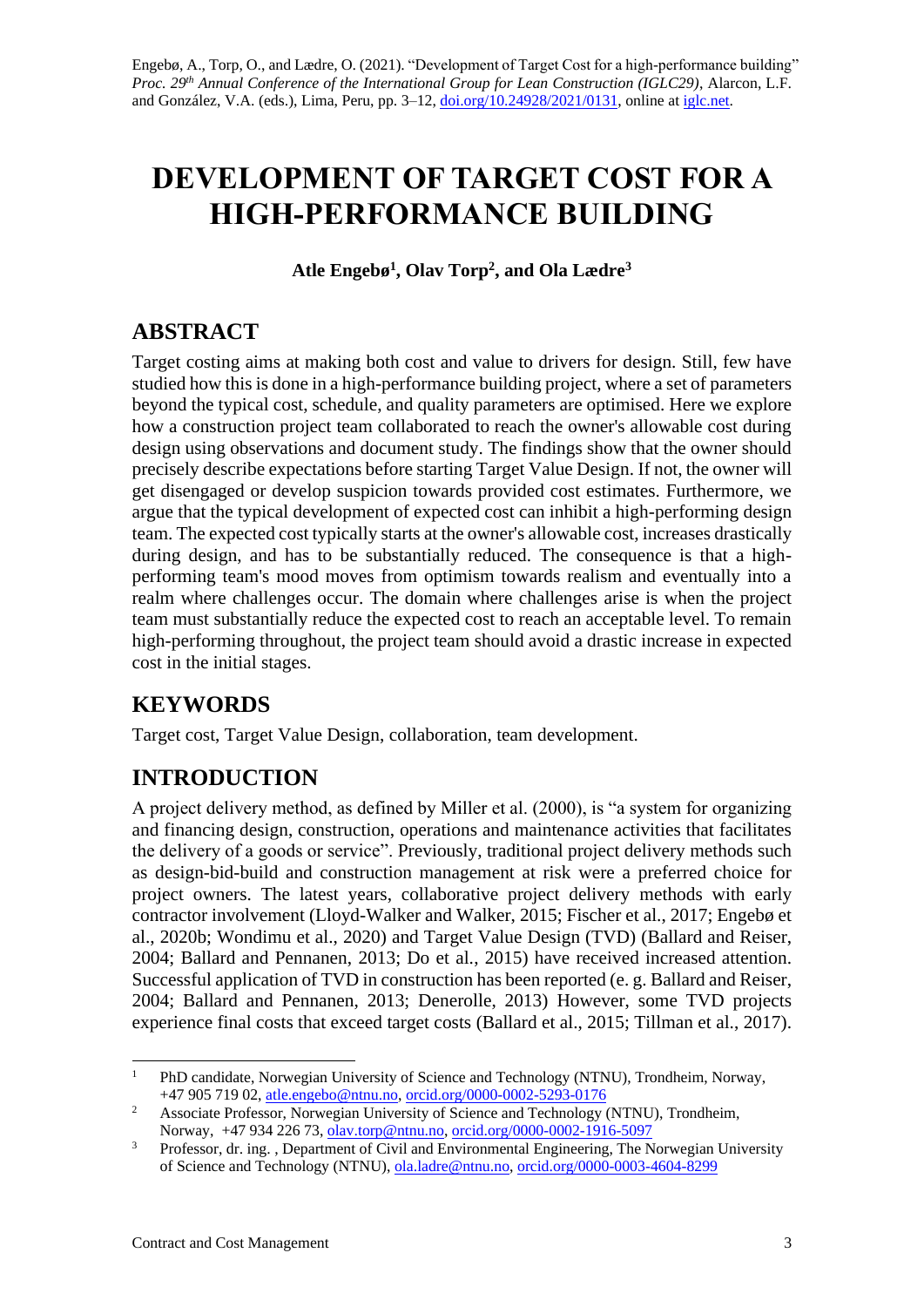For successful application, realistic performance requirements and target cost should be set before conceptual design (Tanaka, 1990).

In Target Costing, the cost is estimated directly from the owner's requirements before design rather than from a design offered to satisfy those requirements (Pennanen and Ballard 2008). According to (Ballard, 2006; Ballard, 2007), the target cost can equal the owner's allowable cost set in the project business plan before hiring the contractor, or it can equal the expected cost defined by the project team. The expected cost would be the facility's cost, with a determined performance, if provided at current best practice. The contractor's target cost (target selling price) is often set right below or at the allowable cost, while if the project team defines the expected cost, the owner often sets the target cost at the expected cost.

Current best practice refers to a situation where the project team participants set target costs that are stretch goals and share risk and reward with the owner. If setting target cost equal to the owner's allowable cost, the project team must assess if the requirements can be met when taking acceptable risk. The owner can combine a mutually agreed target cost with risk and reward sharing. Some researchers claim that the target cost should be lower than the allowable cost for both project alliancing and Integrated Project Delivery (Sakal, 2005; Fischer et al., 2017). Torp (2019) has studied how public agencies in Norway set cost targets. In Norway, both the Norwegian Public Roads Administration and Statsbygg (the Norwegian government's principal advisor in construction and property affairs) use steering targets lower than the allowable cost. The target cost can change during design, and in some projects, the owner has an option to fund design before making a Go/No Go decision for the actual construction. Applications of collaborative project delivery methods with TVD are not much studied in Norway, so this paper answers the following research questions:

- 1. How is target cost set on a high-performance building project?
- 2. How does expected cost develop through the collaborative phase?
- 3. How can a collaborative delivery method contribute to development of expected cost?

### **LITERATURE REVIEW**

The project delivery method dictates how the project team engages, methods used, and how different actors get involved. Regardless of the project delivery method, the design is conducted by a multi-disciplinary team of designers seeking to fulfill the project owners' requirements. This paper is limited to so-called collaborative project delivery that seeks to integrate and align the actors in an early stage, i.e., already in the planning phase (Fischer et al., 2017). This sort of collaboration is challenging as the team assembled is both multi-disciplinary and inter-organisational. Another distinction is that the planning phase typically involves a high degree of uncertainty and an equally high degree of flexibility (Knotten et al., 2017).

### **THE CONCEPT: TARGET COSTING AND TARGET VALUE DESIGN**

The method of target costing stems from Japanese Manufacturing companies and may be described as a management technique aimed at reducing life-cycle costs of new products, while ensuring quality, reliability, and other consumer requirements, by examining all possible ideas for cost reduction at the product planning, research and development, and the prototyping phases of production (Kato, 1993).

Guilding et al. (2000) refer to Target Costing as a practice that seeks to satisfy a customer need by setting a reasonable target cost is for that need. Target costing is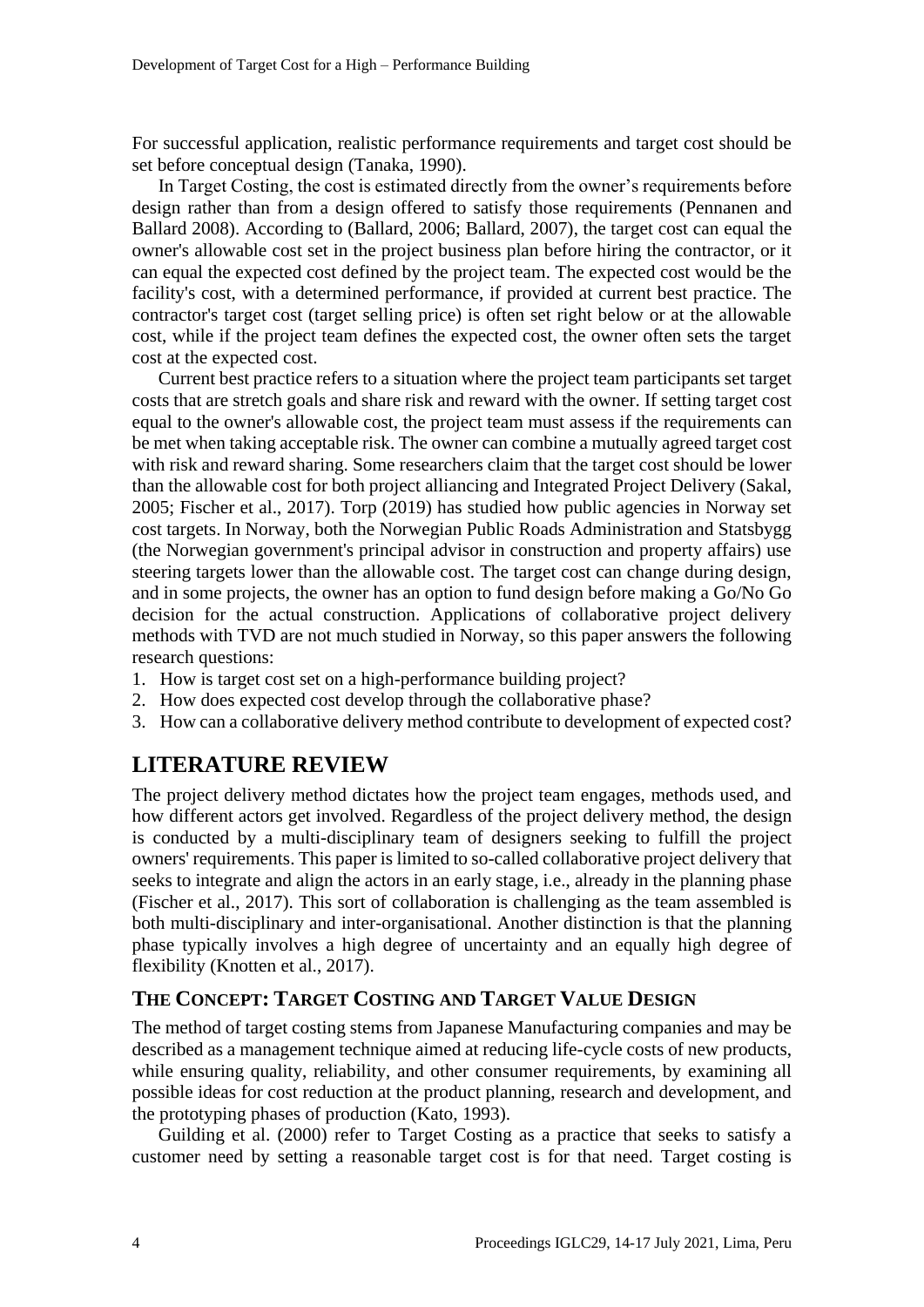implemented primarily during the development and design phases of the manufacturing process as a system designed to improve an organization's services and related processes through cost optimization (Sobotka et al., 2007). An often-used approach in traditional Design-build is a fixed-price contract. A more 'innovative' approach is the cost-plus approach, where the owner pays all of the project's audited costs plus some fee. The fee may be fixed, an incentive, or an award fee (Griffis and Butler, 1988). A difference between cost-plus with incentives for cost reduction and target cost is that cost-plus reduces cost by lowering performance, quality, and profit.

In contrast, design and customer input guides cost reduction in target cost. Cost-plus can, for example, leads to squeezing of the sub-contractors. Suppose target cost is reduced below allowable cost by pressing the sub-contractors' overhead, rather than changing the scope of design or customer input. In that case, this undercuts any motivation for the subcontractors to lower the total cost (Nicolini et al., 2000). Instead, the object of target costing is to identify the production cost of a product so that, when sold, it generates the desired profit margins (Cooper, 2001). Consequently, the project team should emphasise proper cost management throughout the whole design process. The process should be centered around identifying the allowable cost at which the contractor can produce the product with a predefined and acceptable overhead. Then breaking the target cost down and have the suppliers find ways to deliver the components at the set target cost while still making a profit margin (Cooper, 1997; Cooper and Slagmulder, 1999).

Target Value Design (TVD) is a management practice in which the design and construction are steered towards the project constraints while maximizing customer value (Ballard, 2011). TVD can be implemented through various project delivery methods, and research suggests that TDV can be applied to projects of all sizes (Do et al., 2014). TVD was adopted from Target Costing (TC). Target Value Design focuses on setting targets, design to targets and builds to targets (Zimina et al., 2012). The allowable cost is a cost the customer finds acceptable; i.e., they are willing and able to pay that amount and are assured that they will receive in return what they want. The project owner sets allowable costs, and the expected cost is estimated several times during design and construction, as output from the cost model, estimated by the project team.

#### **THE PROCESS: THE RELATIONAL SIDE – INTEGRATED TEAM**

This paper concentrates on the design stage, as this phase is crucial for defining the project's value. Yet how the process is run varies vastly from project to project; for example, value engineering (VE) revolves around searching for alternative components that fulfill the component's function by an alternative method. The concept is centered around function analysis to identify low-cost products without reducing quality but remove unnecessary costs and improving design through workshops that focus on highcost areas concerning the particular design (Palmer et al., 1996).

In collaborative project delivery methods with Early Contractor Involvement (ECI), the early stages of the project are centered around the notion of integrated design. Work is organised around multidisciplinary teams, whose members are often co-located to favour collaboration and innovation (Forgues et al., 2008). A way of organising the design is by engaging all involved representatives concurrently (Concurrent Engineering) and where all life cycle stages of the product are considered simultaneously, from the conceptual stage through to the detailed design stage (Love and Gunasekaran, 1997).

A key element to this approach is that one needs the multidisciplinary team to perform from an early stage and onward. Tuckman's model suggests that groups progress through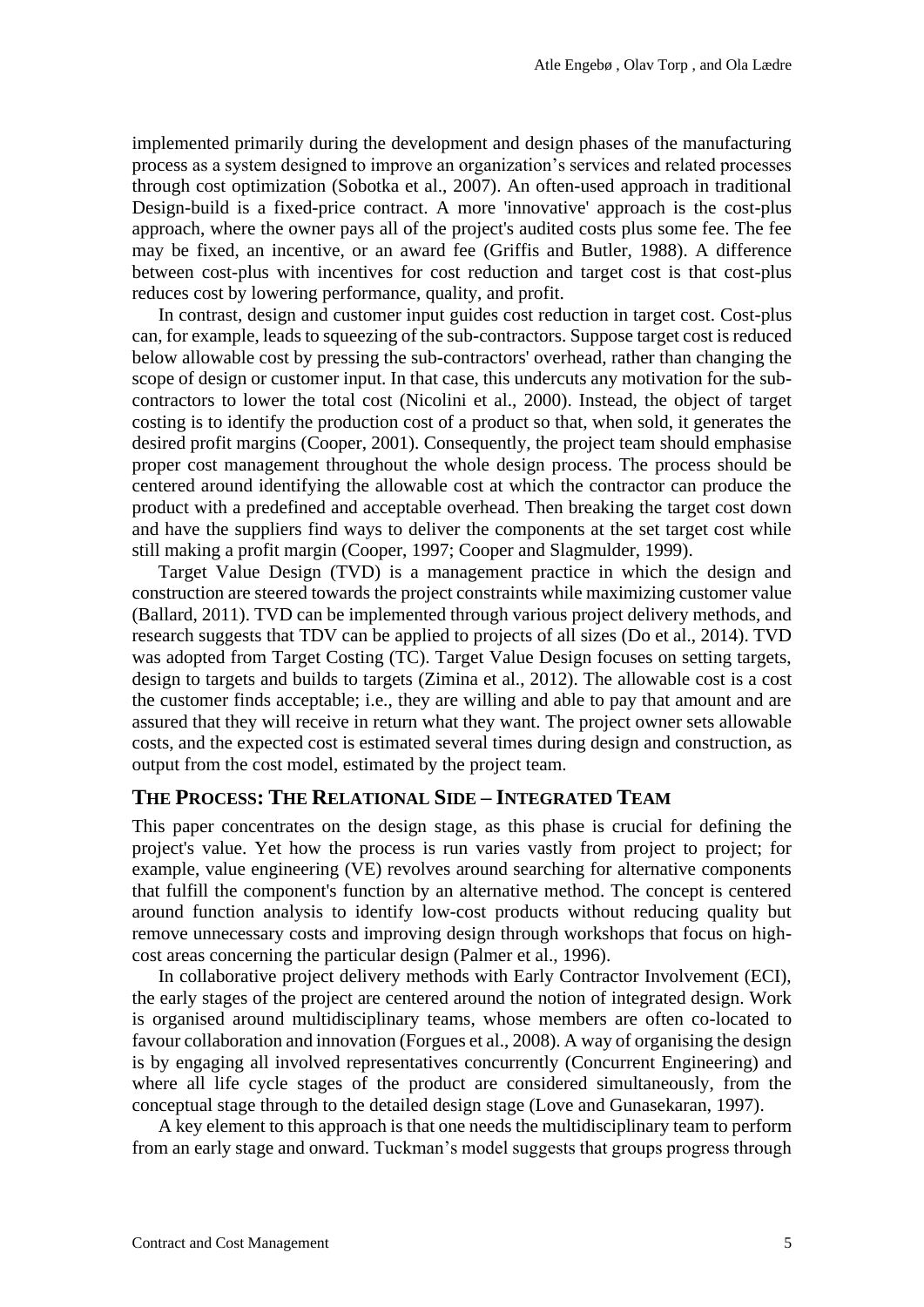four classified stages (Tuckman, 1965). Tuckman later revised his model, adding a fifth stage called adjourning (Tuckman and Jensen, 1977). The starting point called forming is constituted by orientation, testing, and establishing dependency. The second stage is storming, where conflict and polarization around interpersonal issues occur and serve as resistance to group influence and task requirements. In norming stage, this resistance is overcome, and the group feeling and cohesiveness develop, new standards evolve, and new roles are adopted. Lastly, the performing stage is reached in which the interpersonal structure becomes the tool of task activities. Roles become flexible and functional, and group energy is channelled into the task (Tuckman, 1965; Tuckman and Jensen, 1977). To contextualise, teamwork is one of the most critical features in the success of a good design process and to fulfill the project owners' requirements (Freire and Alarcón, 2002). Thus, using a framework such as the Tuckman model as a lens to understand how teams develop during a design process could be valuable in discussing group dynamics in the context of Target Value Design.

While the model is broadly accepted within various fields, providing a breadth of application for viewing different practical settings, contemporary sources have noted that the model does not sufficiently recognise the complexity of group dynamics or the many specialised areas of group development. Group dynamics also includes leadership, motivation and rewards, and external factors such as organizational roles, resource allocation, and external stakeholders' pressure (Bonebright, 2010).

### **METHODOLOGY**

The empirical findings stem from an observational study and a document study of the design phase, the so-called contract phase 1, of a high-performance building located in Trondheim, Norway. The findings are merged with insight gained from a thematic literature review on Target Costing, Target Value Design, and Group Development.

The studied high-performance building is a Zero Emission Building (ZEB) Laboratory in Norway. This 4 stories high building contains approximately 2000 m<sup>2</sup>, where a set of parameters beyond the typical cost, schedule and quality is optimised. When finished, it will be a full-scale laboratory where the users are exposed to different temperatures, air qualities, moisture levels, luminosities etc. The first reason for selecting this high-performance building is that the complexity made it challenging to estimate expected cost and define cost targets. The second reason is that experiences from collaborative project delivery methods with TVD are easier to transfer from complex to non-complex projects than the other way around.

To collect data, the main author observed the weekly full-day ICE-sessions (from 08:30-15:00) where the owner and the contractor-led project team participated for nearly half a year. The observations were part of a larger research project on collaborative project delivery methods in construction projects. The data presented in this paper are observations that resulted in a dataset of more than hundred pages of fieldnotes.

Normally, around twenty people attended the weekly ICE-sessions. The project team included five participants from the contractor (Project manager, Estimation manager, Design manager, BIM-coordinator, and one assistant), seven from the owner (Project manager, Project coordinator, Laboratory-representative, user-representative, and three ZEB-experts), three from the architect (Head-architect, assistant-architect, and LCA-Expert), and four from the sub-contractors (HVAC, Automation, Construction, and Electrician). The project team was informed about the intentions of the observations, and after a couple of weeks the presence of the observer felt natural.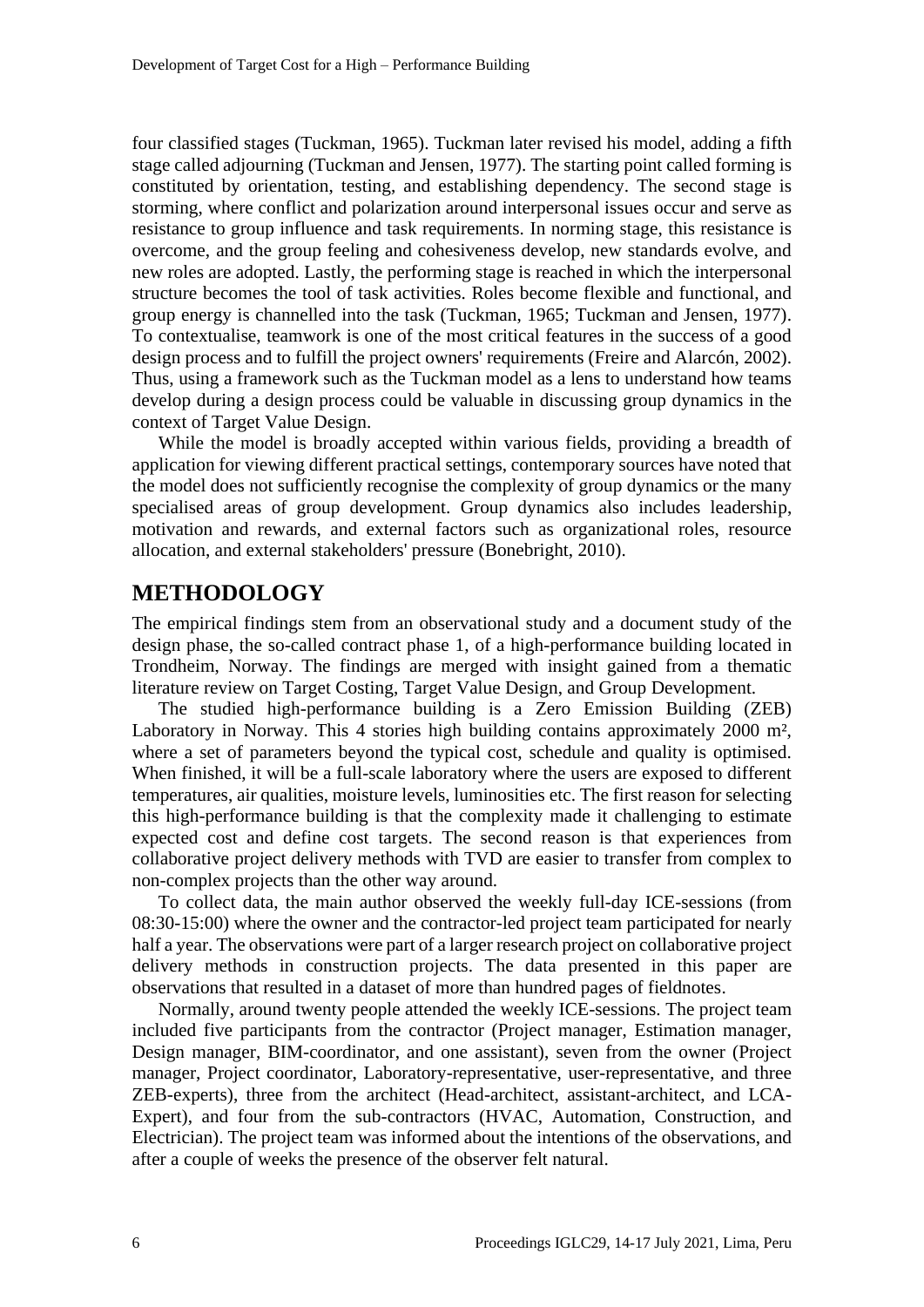Also, the researchers had access to a webserver with project documentation, including contracts and project specifications. Documents describing the development of expected cost during the design and from a discourse between the owner and the contractor regarding how they described Target Value Design were of particular interest. However, the study did not implement any specific tool for reporting the change in moods of the project team. Thus, the description of how the team developed through the design phase represents the perception and analysis of the empirical evidence collected by the observing researcher.

### **FINDINGS AND DISCUSSION**

We have studied a project that used a two-step model where the first step started with the owner contracting a contractor together with an architect, consultants, and subcontractors to a development phase (contract phase 1). The development phase usually has a preliminary target price and an option for a turnkey contract with a target price in step two (contract phase 2), provided that the parties manage to develop an adequate project. The first contract was a Norwegian Standard contract (NS 8402: For consultancy commissions with remuneration based on actual time taken) supplemented with a "Partnering Agreement" drafted and signed by all parties involved. The first contract regulated the schematic design, where the contractor continuously updated the expected cost. The project team was assembled through a start-up seminar from the contract signing and subsequently worked together through 22 weekly Integrated Concurrent Engineering Sessions and workshops.

The case (The ZEB laboratory) was a "high-performance building" (HPB) with a set of ambitions beyond the typical cost, schedule, and quality parameters. The challenge was to design a building that fulfilled the particular demands: (1) to achieve ZEB-COM level (simulated in a 60 years perspective), (2) to have separate control and measurement systems, one for ordinary operation and one for research, (3) design flexible energy and climatization systems, (4) design flexible workspaces, (5) build a façade that enabled rebuilding and adaption, for example to future climate changes (Time et al., 2019).

#### **HOW TARGET COST IS SET IN A HIGH-PERFORMANCE BUILDING PROJECT**

The project's complexity made the owner opt for a collaborative project delivery method where key actors' were involvement early on and put together in a high-performance team that could provide technical solutions and innovations to produce the full-scale laboratory facility. Through the project delivery method, the owner emphasised relational aspects instead of just transactional. However, as the owner loosened up transactional regulations, the need for trust, shared goals, and follow-up by management increased (Engebø et al., 2020a). The project team started with just the ambitions laid out by the owner and the predefined allowable cost. The parties had to agree on a schematic design with an expected cost at- or below the allowable cost to proceed to the second phase. Thus, after phase 1, the owner had an option (but not an obligation) to procure the project team for detailed design and construction (contract phase 2) using a Norwegian Standard Design-Build contract (NS 8407: for design and build contracts).

The allowable cost was set at 127 million NOK by the three funding parties (a university, a research organisation, and the Norwegian Research Council). Thus, throughout phase one, the project team evaluated the expected cost against the design. The challenge was to develop the design, adding value for the customer while at the same time keeping the expected cost down. The project team developed the design in the ICE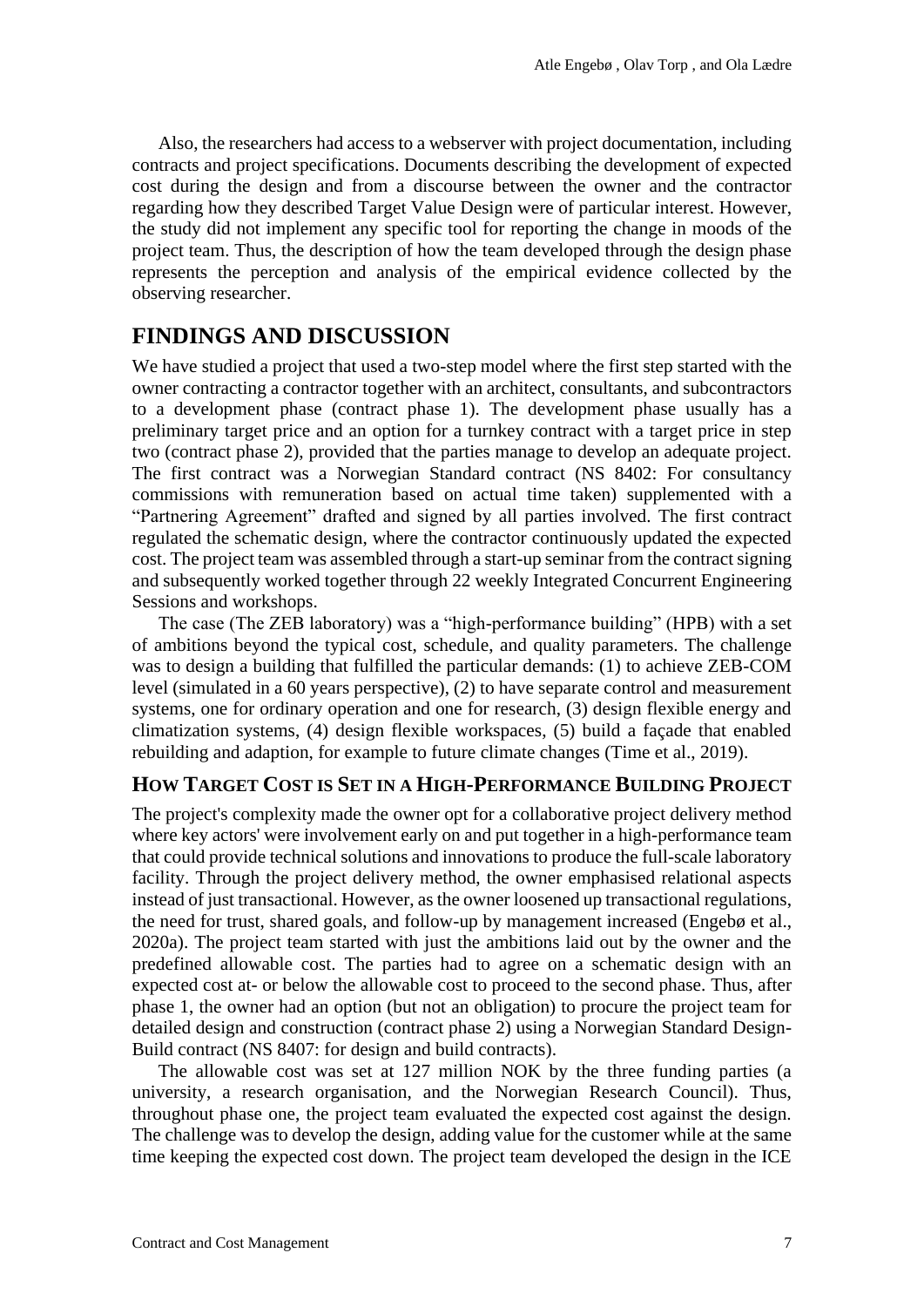sessions. The sessions were designed to optimise iteration between the sub-contractors (technical specialists), the architect, the contractor, and the owner. Typical design iterations started with the architect presenting the current BIM model before the subcontractors gave technical feedback, and the main contractor considered consequences for the expected cost. After sessions in the plenum, the team continued work in thematic groups (indoor design, outdoor design, and technical).

### **HOW EXPECTED COST DEVELOPS THROUGH THE COLLABORATIVE PHASE**

Initially, the ICE-sessions proved to be a suitable means for balancing the design and managing the expected cost. The sub-contractors, the architect, and the owner representatives discussed, decided, and changed solutions in the ICE sessions. However, a transparent estimation of consequences for the expected cost was more challenging to incorporate. Using the previous ICE-session inputs, the contractor estimated and updated the expected cost before the next ICE session. This practice led the owner to perceive the estimation of consequences for expected cost like a "black box" as they only saw the input (design iteration in an ICE session) and output (updated costs in the next ICE session). In other words, the owner had little or no insight into the contractor's actual cost-estimation process, as illustrated in figure 1.



Figure 1: The cost estimation process seen from the owner perspective.

In theory, this should not be a problem as the participants meet jointly to reveal and revise their estimates before presenting an itemised list to the complete project team, including the owner. Although the owner attended those meetings and had access to the books (open book), it was not transparent how the contractor calculated the numbers and what they included. Therefore, the owner wanted to review the cost estimate. The contractor's hourly rates, material prices, and calculated overhead were of particular interest. The same was valid for the sub-contractors contingencies and overhead and whether the main contractor had added an overhead. The owner suspected that the contractor added overhead or contingencies onto the detailed cost items, and overhead included in the expected cost. The owner meant that the contractors should only include overhead once and not in "several layers.".

The degree of detail and the accuracy of the expected cost will typically increase as the schematic design progresses, as decisions are made, and more information is known. The contractor estimated the expected cost continuously during schematic design, and stretch-goals were built into the target cost to provide an incentive for cost savings when the owner and main contractor signed the design and build contract. The owner was decisive on the ambitions related to ZEB-COM, separate control, measurement systems, etc., and had to accept a reduced number of total square meters in the building during the iterations in schematic design. This way, the owner and contractor could agree on a target  $cost - as it should be according to TVD - lower than allowable cost (AC).$ 

Figure 2 shows how the estimated expected cost developed through phase 1 of the case project. At the start of the schematic design, Positivism roamed. As the contractor started developing the project and assessing all the uncertainties, the expected cost surged (Expected Cost 1). Viewing the initial stages in the light of Tuckman's model, we can see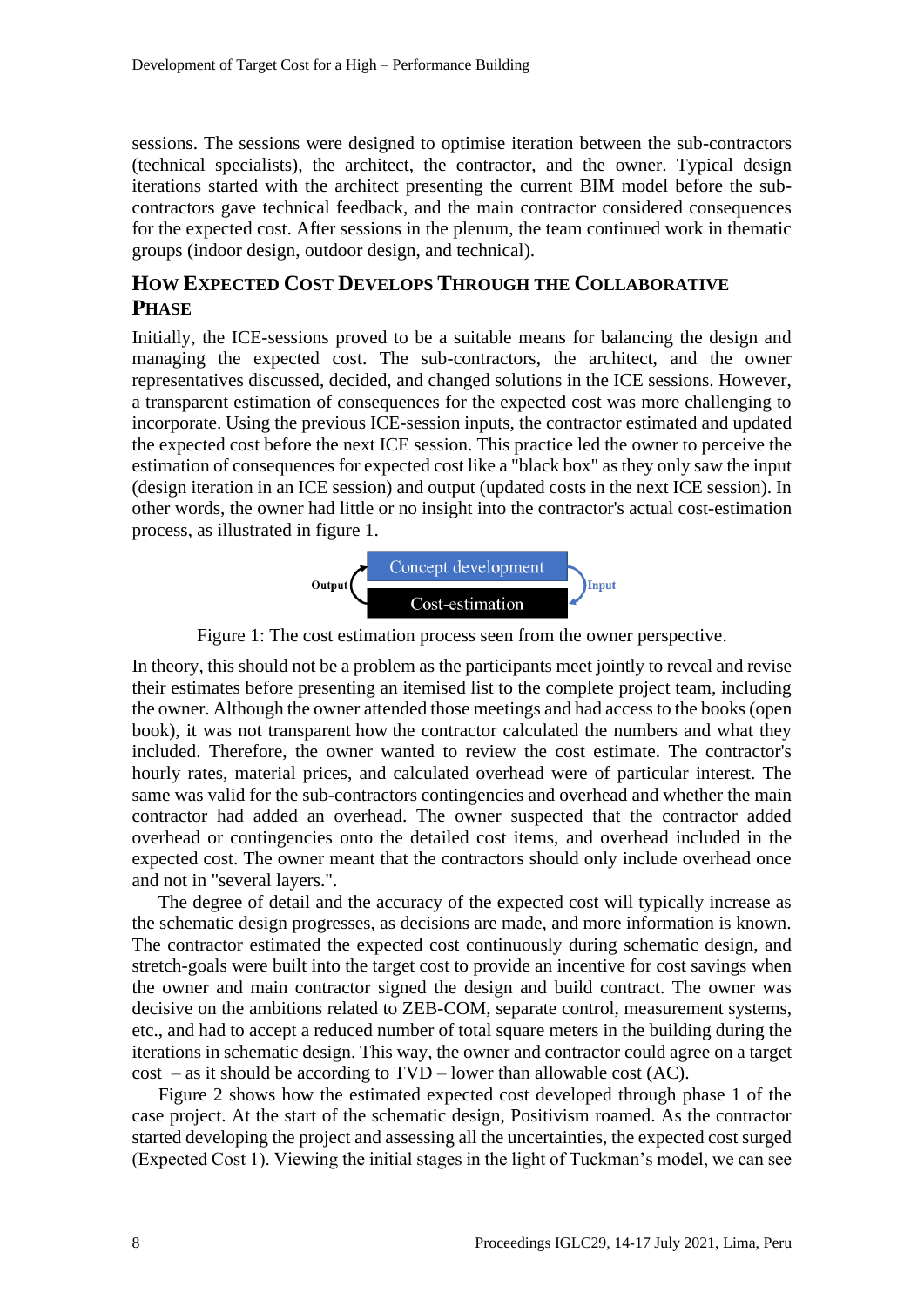the expected cost escalate through the forming and storming stages as the team has a positive attitude and at the same time seeks to avoid conflicts or themes that create tensions ("positivism roams"). At some point in the collaboration, realism takes hold of the project team as the project team reached the norming and performing stages. At this point (expected cost 2), the target cost has further increased because the contractor changed the estimation technique from rough element calculation to more detailed item calculation. It was unclear whether the increase in expected cost was caused by too-low initial pricing of the elements or the project team had added other qualities(too much emphasise on value-adding during the initial stages of the collaboration). The change in estimation technique also caused the owner to lose track since the estimates became detailed and too extensive for outsiders to comprehend. The subsequent cost reduction led by the owner and contractor seemed to remind the sub-contractors of a process that focuses on lowering specifications, reducing quality, which undercuts any motivation to lower the total cost (Nicolini et al., 2000). They felt that the main contractor tried to squeeze their profits in front of the owner. Therefore, the lowering of expected cost below allowable cost was an inhibitor to collaboration for the sub-contractors.



Figure 2: Conceptual presentation of the expected cost development.

Towards the end of the first phase, the expected cost travelled downward towards the allowable cost. The project team had to move away from concentrating on value-adding in the design towards strict cost-cutting instead. The contractor and the owner agreed upon a Target Cost that both parties could live with (but neither were utterly content with). The parties then signed the contract for phase 2 (detailed design & construction). Even though the owner and contractor agreed on a target cost after cost-cutting, they still seemed to have different perceptions of what was included and which party was responsible for the uncertainty. The total overhead included in the target cost was 15 %, and they added a risk contingency of approximately 1 % to the individual cost items. Consequently, despite a pleasant first part of the collaboration, the different perceptions of the target cost may cause problems during phase 2 (challenges occur).

### **HOW A COLLABORATIVE DELIVERY METHOD CONTRIBUTES TO DEVELOPMENT OF EXPECTED COST**

Regarding the third research question – about how TVD can contribute to developing target cost – the owner and main contractor agreed on a target cost developed during the collaborative schematic design after a halting TVD process. As described in the literature, a potential downside of traditional design and build contracts is that the design concentrates on cost reduction by reducing performance, quality, and profit – not with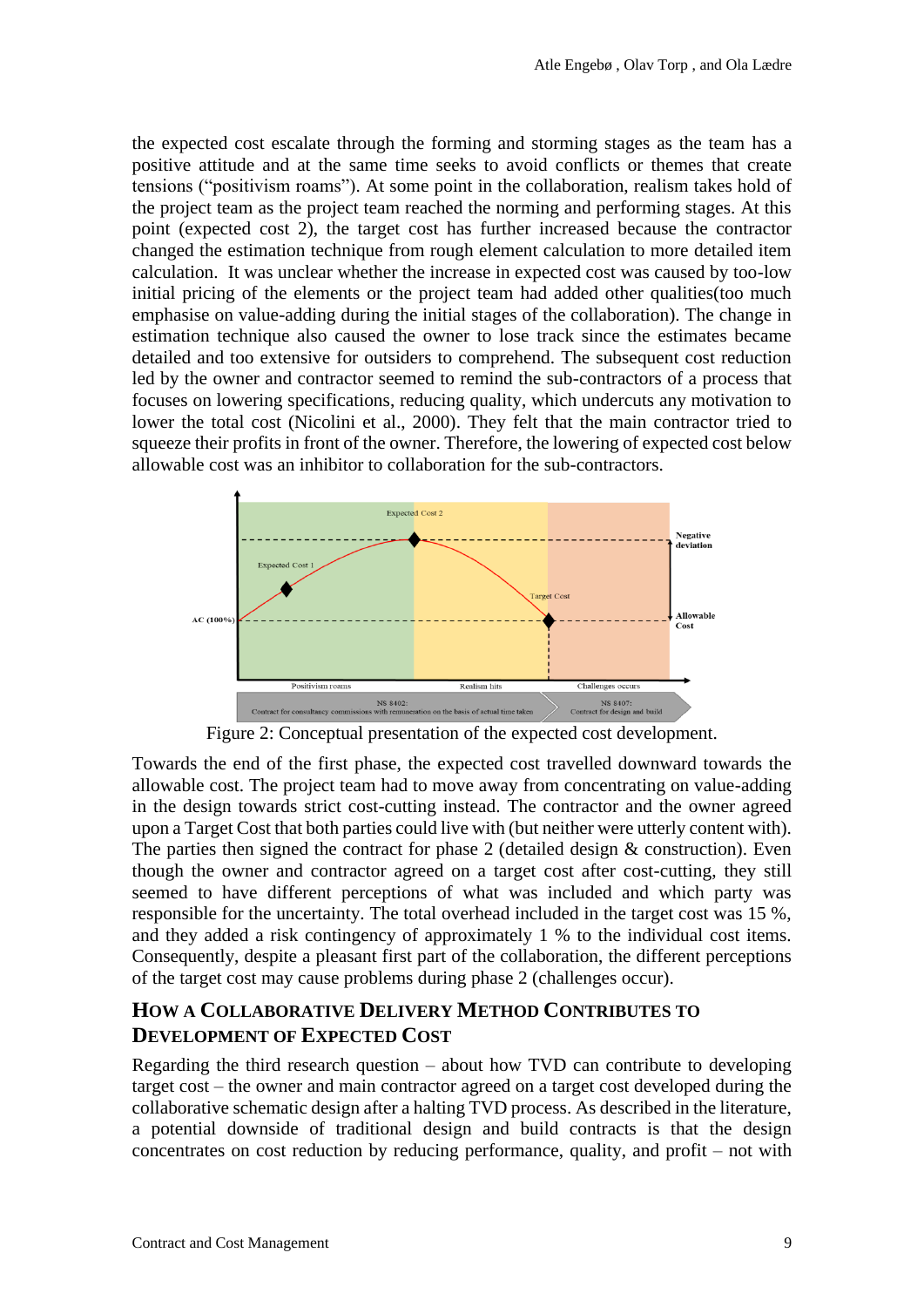design and customer input – and that undercuts any motivation for the subcontractors to lower the total cost (Nicolini et al., 2000). This cost-cutting by pure reduction of performance, quality, and profit is unwanted in TVD. Instead, the collaboration should result in innovative solutions for materials and systems that reduce costs while maintaining functions according to the owner's initial specifications. Furthermore, practicing open-book was supposed to support TVD, but the practice deviated from the theory. While the project team shared both model updates and cost estimate updates in the Big Room meetings, the contractor estimated expected costs between the ICE sessions.

Consequently, it became challenging for the owner to evaluate the estimate's basis and unclear if, for example, the estimates were reduced by lowering performance or as a result of design or customer input. The owner was given weekly summaries and spreadsheet overviews, but the owner had to physically access the contractor's computers located at their headquarter for detailed insight. The owner had been able to access estimates, neither on the web-hotel nor physically. This lack of transparency might catalyse the need for reviewing the build-up of the cost estimate. Additionally, the subcontractors delivered their estimations to the main contractor, who included them in the owner's summaries. As documented in a similar case study, unclear descriptions of how the open book is practiced represent a potential weakness (Larssen et al., 2019).

Lean practitioners on both the owner and contractor sides should be aware that teams do evolve over time and that this development could affect the target value design process. However, one lesson is that the actors - to avoid relational challenges - must agree on both the scope and the target price before they enter the implementation phase.

### **CONCLUSIONS**

This paper reports from the design process (contract phase 1) of a high-performance building. A contractor-led project team collaborated with the owner to reach a target cost corresponding to the owner's allowed cost. The team consisted of the main contractor, the architect, and sub-contractors. The team got a set of ambitions from the owner beyond the typical cost, schedule, quality parameters, developed design, and the corresponding expected cost. In phase 2, the owner and main contractor will sign a design and build contract based on the schematic design and the set target cost.

The development of the expected cost is illustrated in Figure 3. It derailed from the allowable cost quite early, in a realm of positivism where the actors introduced innovative technical solutions to add as much value as possible to the high-performance building. Seeing this in light of how teams develop, we can say that the team went from optimism (forming and storming) towards realism (norming and performing) when the project team put a more considerable emphasis on the expected cost. The managers changed from supporting playfulness towards stressing costs and assessing risks resulting in disagreements in the team, which corresponds well with the norming stage.

Target Value Design's benefits could have increased in the investigated case if the owner had communicated the ambitions more precisely. When the project team started to reduce expected cost 2 to a level corresponding to the owner's allowable cost, the mood changed from positivism to realism. The owner wanted to review the expected cost, while the contractor and the sub-contractors had to remove overhead and risk contingencies they felt entitled to. When the mood changed, the collaboration in the high-performing team of specialists cooled down.

This paper's contribution is the illustration of how the expected cost and the mood of the actors developed. More studies are needed to make sure that cost reduction in TVD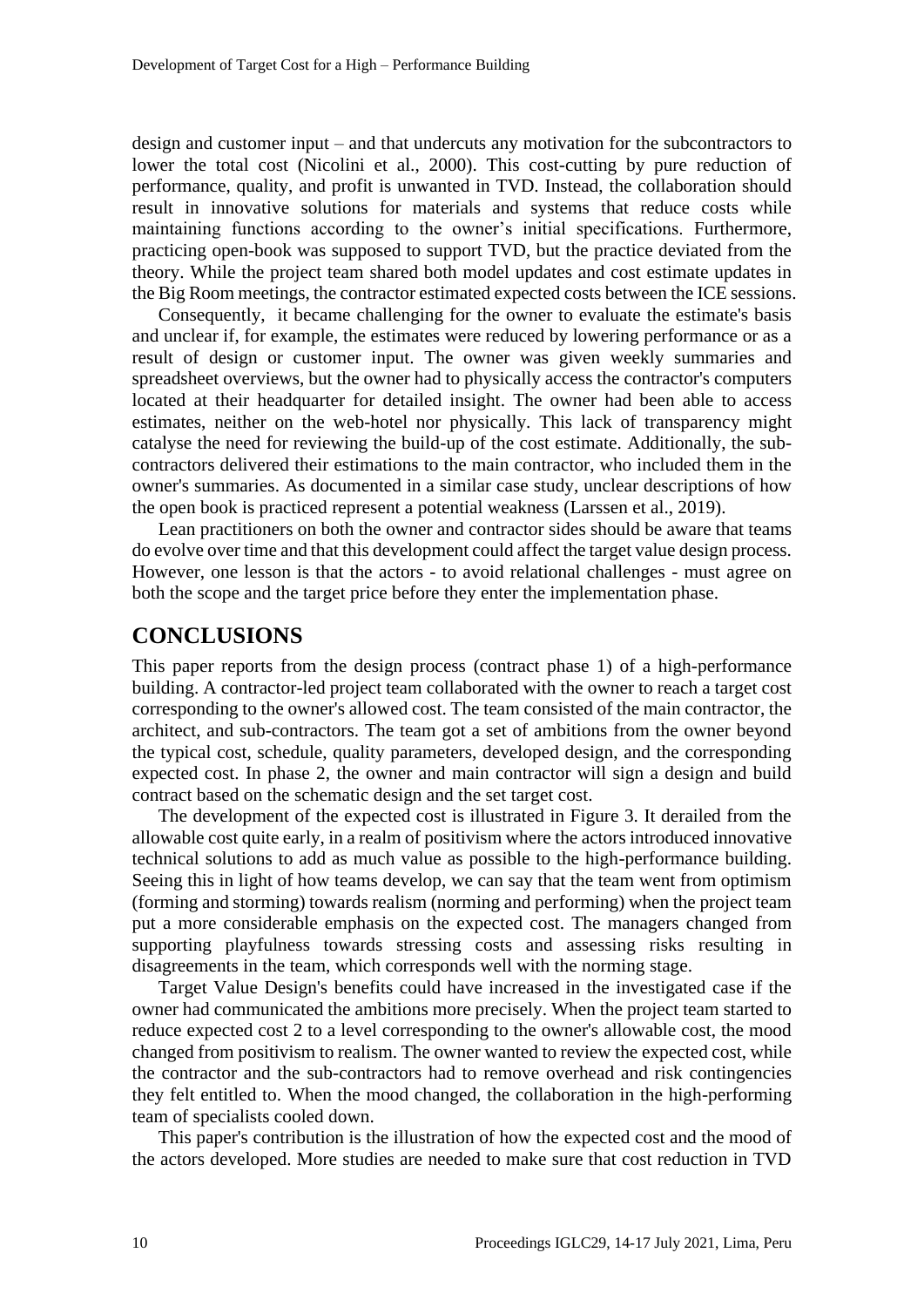projects is achieved by design and customer input and not by reducing performance, quality and profit.

### **REFERENCES**

- Ballard, G. 2006. "Rethinking Project Definition in Terms of Target Costing". *14th Annual Conference of the International Group for Lean Construction*, 2006/01/01 Santiago, Chile. Santiago, Chile, 77-89.
- Ballard, G. 2007. Target costing in the construction industry. *Presentation in P2SL 2007 Conference.* Berkeley, California.
- Ballard, G. 2011. "Target value design: current benchmark". *Lean Construction Journal,* 6**,** 79-84.
- Ballard, G., Dilsworth, B., Do, D., Low, W., Mobley, J., Phillips, P., Reed, D., Sargent, Z., Tillmann, P. & Wood, N. 2015. "How to make shared risk and reward sustainable". *Proc. 23rd Ann. Conf. of the Int'l. Group for Lean Construction*. 257-266.
- Ballard, G. & Pennanen, A. 2013. "Conceptual estimating and target costing". *Proc. 21th Annual Conference of the International Group for Lean Construction (IGLC)*, 2013/07/31 Fortaleza, Brazil. 31-2.
- Ballard, G. & Reiser, P. 2004. "The St. Olaf College Fieldhouse Project: a case study in designing to target cost". *Proc. 12th Annual Conference of the International Group for Lean Construction (IGLC)*, 2014/08/03 Helsingør, Denmark. 234-249.
- Bonebright, D. 2010. "40 years of storming: a historical review of Tuckman's model of small group development". *Human Resource Development International,* 13**,** 111-120.
- Cooper, R. 1997. *Target costing and value engineering,* New York, Routledge. [doi.org/10.1201/9780203737378.](https://doi.org/10.1201/9780203737378)
- Cooper, R. & Slagmulder, R. 1999. "Develop profitable new products with target costing". *MIT Sloan Management Review,* 40**,** 23.
- Denerolle, S. 2013. *The application of Target Value Design to the design phase of 3 hospital projects*, Project Production Systems Laboratory, University of California, Berkeley
- Do, D., Ballard, G. & Tillmann, P. 2015. Application of Target Value Design in the Design and Construction of the UHS Temecula Valley Hospital: part 1 of 5. University of California, Berkeley: Project Production Systems Laboratory. 231-245.
- Do, D., Chen, C., Ballard, G. & Tommelein, I. D. 2014. "Target value design as a method for controlling project cost overruns". *Proc. 22nd Annual Conference of the International Group for Lean Construction (IGLC)*, Oslo, Norway. 171-181.
- Engebø, A., Klakegg Ole, J., Lohne, J. & Lædre, O. 2020a. "A collaborative project delivery method for design of a high-performance building". *International Journal of Managing Projects in Business*.
- Engebø, A., Lædre, O., Young, B., Larssen, P. F., Lohne, J. & Klakegg, O. J. 2020b. "Collaborative project delivery methods: a scoping review". *Journal of Civil Engineering and Management,* 26**,** 278-303.
- Fischer, M., Ashcraft, H. W., Reed, D. & Khanzode, A. 2017. *Integrating Project Delivery: A Simple Framework for Putting IPD into Action*, Wiley Online Library.
- Forgues, D., Koskela, L. & Lejeune, A. 2008. "Breaking Socio-Cognitive Barriers to Value Generation in Integrated Teams". *Proc. 16th Annual Conference of the International Group for Lean Construction (IGLC)*, 2008/07/16 Manchester, UK. Manchester, UK, 435-446.